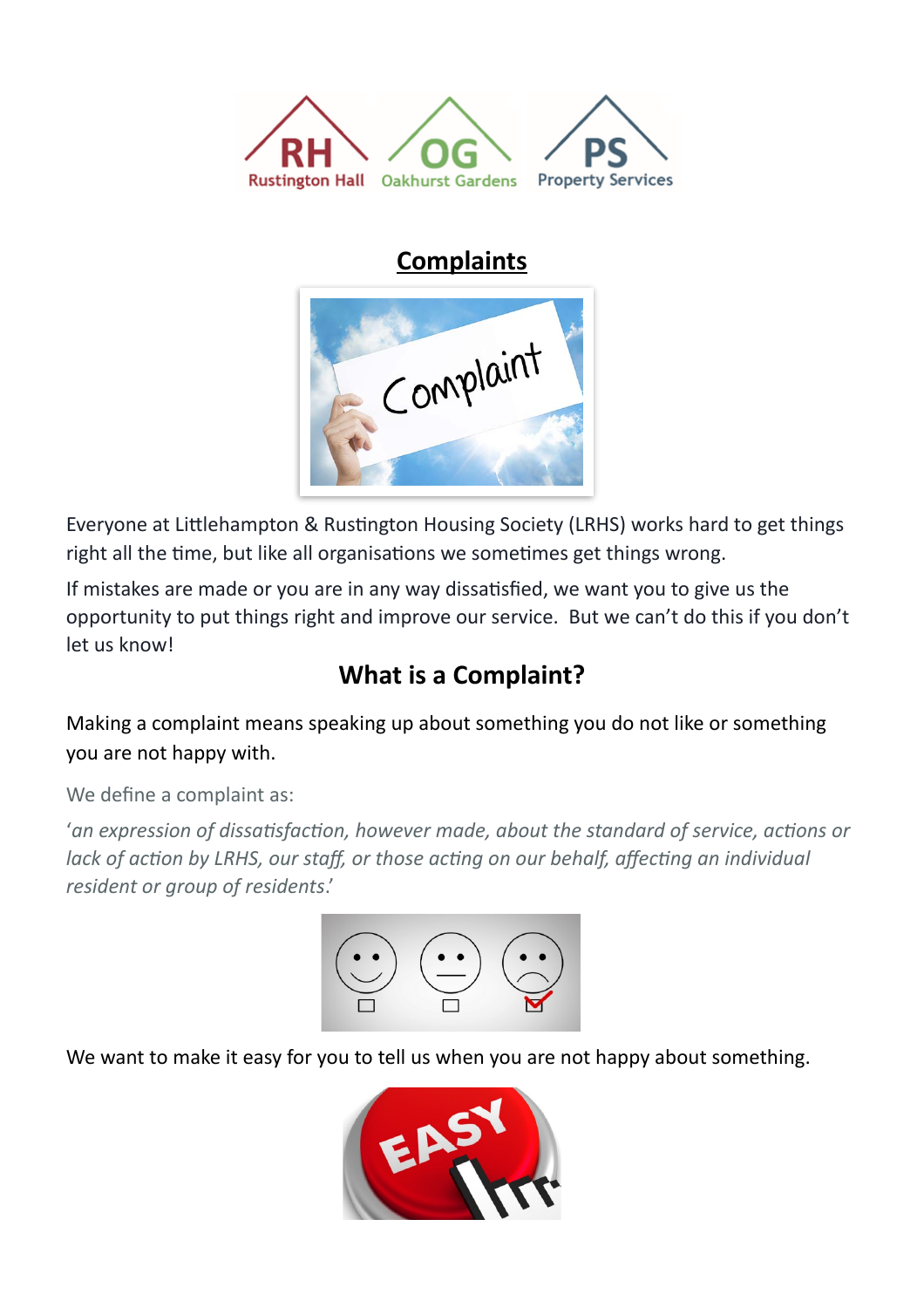# **Thinking about making a complaint?**

We want to make you happy!

It is ok to complain!  $\blacktriangledown$ 

You can complain if you think one of our staff has broken the rules.

You can complain about any of our services.

#### **How to make a complaint**

You can tell any member of our staff if you want to complain or

You can tell the Manager or their Boss.

You can ask a friend, someone from you family or an advocate or social worker to contact us.

### **Who to complain to?**



If you want to make a complaint regarding the staff or service relating to Rustington Hall Nursing & Care Home. In the first instance we would like to try to resolve this as an informal complaint, without the need for a full investigation, in which case you can contact the internal managers:

• Marcin Szczepaniak, Registered Manager

Email: [marcin@rustingtonhall.co.uk](mailto:marcin@rustingtonhall.co.uk) phone: 01903 777501

- Lorraine Lancaster-Robinson, Facilities & Contracts Manager Email: [lorraine@rustingtonhall.co.uk](mailto:lorraine@rustingtonhall.co.uk) phone: 01903 777501
- Sally Morris, CEO

Email: [salllymorris@rustingtonhall.co.uk](mailto:salllymorris@rustingtonhall.co.uk) phone: 01903 777744

Or you can contact the Chairman of the Board of Trustees for the Society

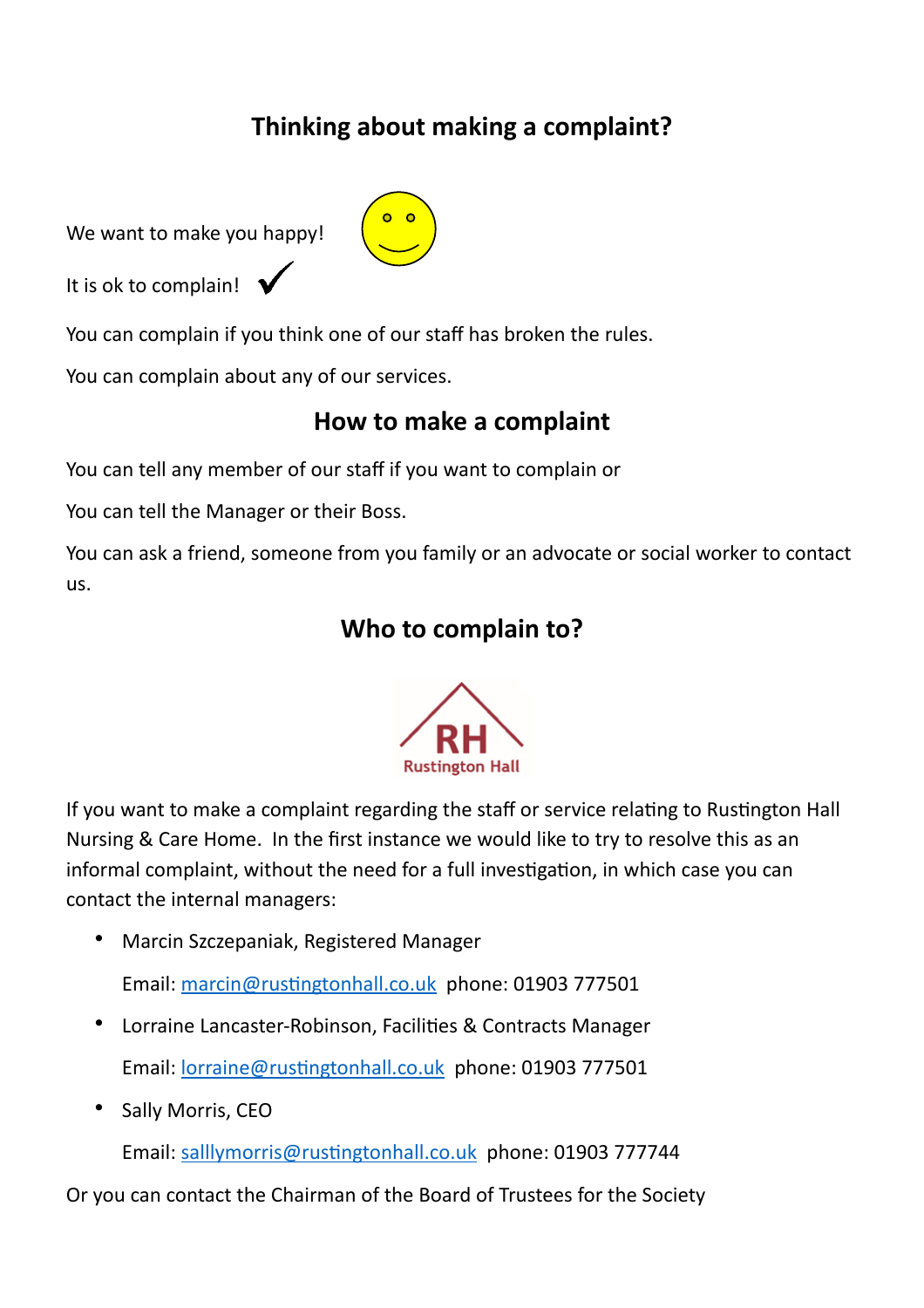#### Email: [Chairman@rustingtonhall.co.uk](mailto:Chairman@rustingtonhall.co.uk)

You can also write to us at Rustington Hall, Station Road, Rustington, West Sussex, BN16 3AY

If you feel you have a more serious concern and would like things to be recorded formally you can raise what is known as a formal complaint. You will also need to make your first contact with the internal managers as on the previous page.

If you are dissatisfied with the response you receive you can also contact the following external agencies:

• Care Quality Commission (CQC). These are the people who check we are doing a good job.

Although they cannot look into your complaint it is helpful for them to know that you are not happy with some aspect of the service you are receiving and that although you have complained you are unhappy with the response you received.

CQC Phone Number: 03000 616161

Or visit their website for further information: [www.cqc.org.uk](http://www.cqc.org.uk)

- West Sussex County Council (WSCC). You can visit their website: [www.westsussex.gov.uk](http://www.westsussex.gov.uk). On the website you will see a menu of where to make a complaint depending on the type of complaint you are making.
- Local Government and Social Care Ombudsman (for those Service Users that are funded by local authority-funded social services care or self-funded) Tel: 0300 061 0614 or email: advice@lgo.org.uk



If you want to make a complaint regarding the staff

or service relating to either the Property Management Service for offsite properties or Oakhurst Gardens Sheltered Housing. In the first instance we would like to try to resolve this as an informal complaint, without the need for a full investigation, in which case you can contact the internal managers:

Georgia Ellis, Property Services Manager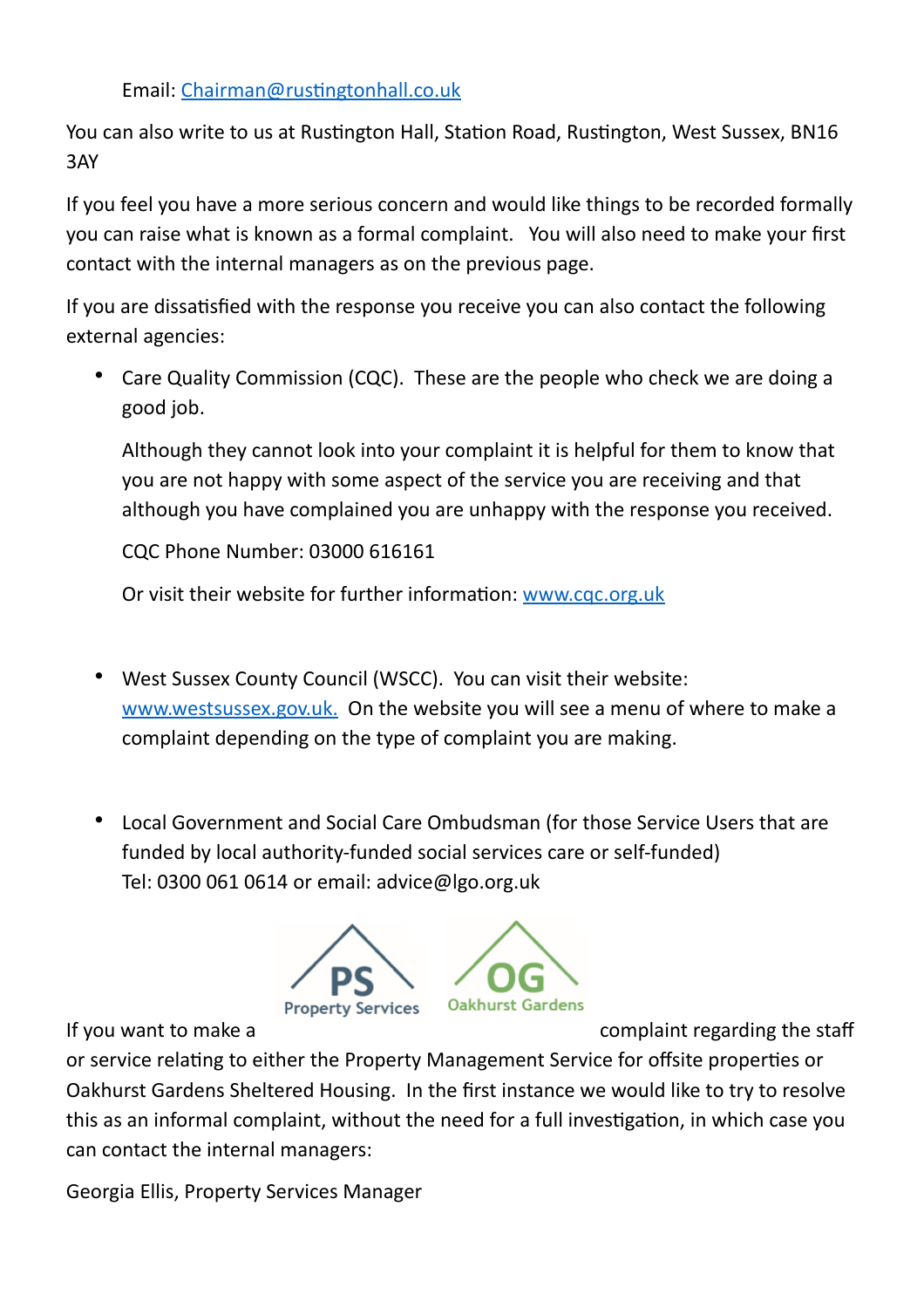Email: [georgia@lrhs.co.uk](mailto:georgia@lrhs.co.uk) phone: 01903 787222

• Sally Morris, CEO

Email: [salllymorris@rustingtonhall.co.uk](mailto:salllymorris@rustingtonhall.co.uk) phone: 01903 777744

Or you can contact the Chairman of the Board of Trustees for the Society

Email: [Chairman@rustingtonhall.co.uk](mailto:Chairman@rustingtonhall.co.uk)

You can also write to us at Rustington Hall, Station Road, Rustington, West Sussex, BN16 3AY

If you feel you have a more serious concern and would like things to be recorded formally you can raise what is known as a formal complaint. You will also need to make your first contact with the internal managers as on the previous page.

If you are dissatisfied with the response, you receive you can also contact the following external agencies:

- West Sussex County Council (WSCC). You can visit their website: [www.westsussex.gov.uk](http://www.westsussex.gov.uk). On the website you will see a menu of where to make a complaint depending on the type of complaint you are making.
- Local Government and Social Care Ombudsman (for those Service Users that are funded by local authority-funded social services care or self-funded) Tel: 0300 061 0614 or email: advice@lgo.org.uk

## **What will happen when you complain?**

- 1. We will respond to the complaint within 10 working days of the complaint being logged to confirm we have received it.
- 2. One of our staff will talk to you to make things better. We want to fix your complaint as soon as possible.
- 3. We may have to find out more information from our staff. This is called an investigation.
- 4. We will try to fix your complaint within 28 days. If we need more time, we will tell you.